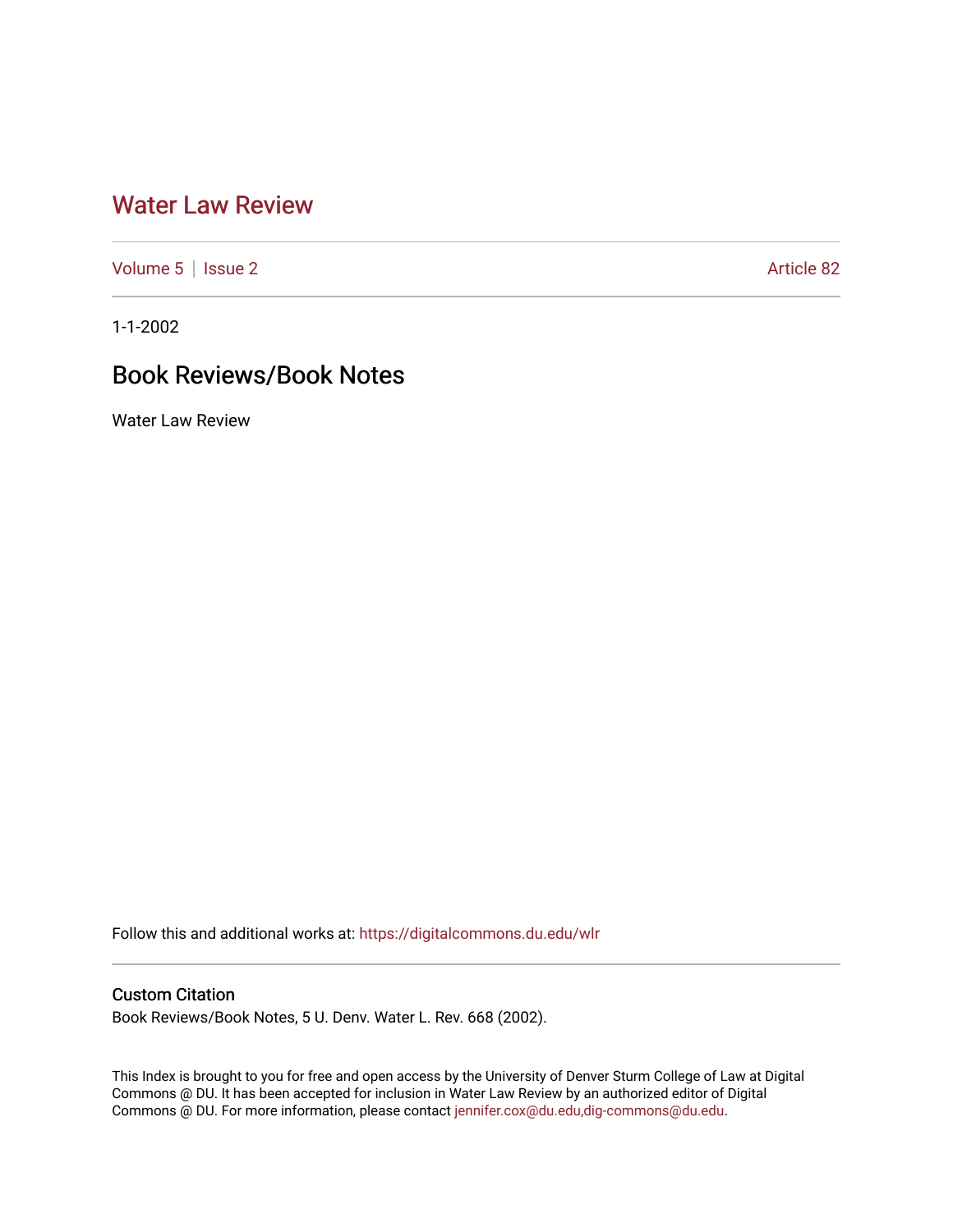|                                                      |              | 189  |
|------------------------------------------------------|--------------|------|
| A Practical Guide to the Oil Spill Liability Trust   |              |      |
|                                                      |              | 80   |
| A Relic Dam Dislodged by a Dormant Doctrine:         |              |      |
| The Story of Beneficial Use and Savage               |              |      |
|                                                      |              | 183  |
| Braving the Waters of Supreme Court Takings          |              |      |
| Jurisprudence: Will the Fifth Amendment              |              |      |
| Protect Western Water Rights from Federal            |              |      |
|                                                      |              | 76   |
| The Confluence of a River and a Community: An        |              |      |
| Experiment with Community-Based                      |              |      |
| Watershed Management in Southwestern                 |              |      |
|                                                      |              | 287  |
| Do Conservation Easements and Water Mix (in          |              |      |
|                                                      |              | 504  |
|                                                      |              | 99   |
| Federal Government's Pursuit of Instream Flow        |              |      |
|                                                      |              | 151  |
| Irrigated Desert and Imperiled Salmon:               |              |      |
| "Reclaiming" Illegally Spread Water Via the          |              |      |
|                                                      |              | 351  |
| Mine Waste, Clean Water, and Good Business:          |              |      |
| Using Effluent Trading to Clean Up                   |              |      |
| Orphaned Mine Sites in the Clear Creek               |              |      |
|                                                      |              | 80   |
| Mining Contamination of Ground Water: The            |              |      |
|                                                      |              | 60   |
| Water Quality Issues in Augmentation Plans and       |              |      |
|                                                      |              | 96   |
| Wisconsin v. EPA: Tribal Empowerment and State       |              |      |
| Powerlessness Under § 518(e) of the Clean            |              |      |
|                                                      |              | 323  |
|                                                      |              |      |
| WATERSHED MANAGEMENT AND PLANNING                    |              |      |
|                                                      |              | 75   |
| Watershed Down?: The Ups and Downs of                |              |      |
| Watershed Management in the Southwest 5:2            |              | 395  |
| Wisconsin v. EPA: Tribal Empowerment and State       |              |      |
| Powerlessness Under § 518(e) of the Clean            |              |      |
| 5:2                                                  |              | 323  |
|                                                      |              |      |
| <b>BOOK REVIEWS / BOOK NOTES</b>                     |              |      |
| <b>Book Reviews</b>                                  | Vol.:        | Page |
|                                                      | <b>Issue</b> |      |
| Handbook<br>Environmental<br>Law<br>(Thomas)<br>F.P. |              |      |

668

 $\epsilon$ 

133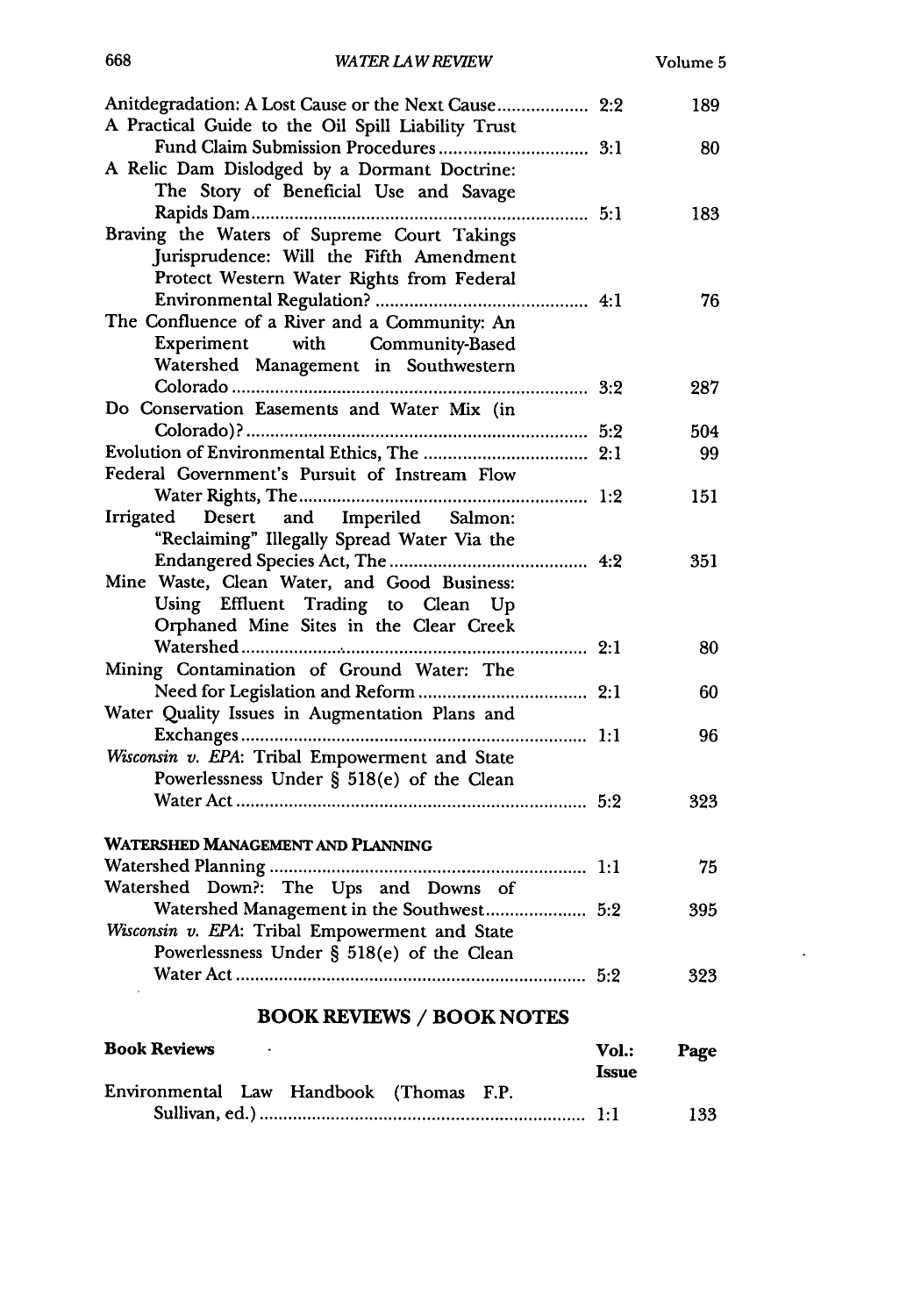| Farmers' Highline Canal and Reservoir Company:         |     |             |
|--------------------------------------------------------|-----|-------------|
| A Century of Change on Clear Creek, The                |     |             |
|                                                        |     | 551         |
| Instream Flow Protection: Seeking A Balance in         |     |             |
| Western Water Use, David M. Gillilan &                 |     |             |
|                                                        |     | 109         |
|                                                        |     | 106         |
| The Last Water Hole in the West: The Colorado-         |     |             |
| Big Thompson Project and the Northern                  |     |             |
| Colorado Water Conservancy District 4:1                |     | 146         |
| Requiem for Reclamation: From Reclamation to           |     |             |
| Sustainability, Lawrence J. McDonnell  2:2             |     | 295         |
| Salmon Without Rivers: A History of the Pacific        |     |             |
|                                                        |     | 401         |
| Water Resources Management: Principles,                |     |             |
| Regulations And Cases, Neil S. Grigg  1:2              |     | 316         |
|                                                        |     |             |
| <b>Book Notes</b>                                      |     |             |
| A Landowner's Guide to Western Water Rights,           |     |             |
|                                                        |     | 328         |
| A Moment on the Earth, Gregg Easterbrook  4:2          |     | 447         |
| Action Plan for Beaches and Recreational Waters 3:2    |     | 406         |
| All My Rivers are Gone: A Journey of Discovery         |     |             |
|                                                        |     | 413         |
| The American Heritage Rivers Initiative: A Magnificent |     |             |
| Idea or the Great Land/Power Grab? in                  |     |             |
| Briefly Perspectives on Legislation,                   |     |             |
| Regulation, and Litigation, Ray Clark et al.  3:2      |     | 408         |
| Cases and Materials on Water Law, 5th ed., George      |     |             |
|                                                        |     | 326         |
| Clean Water Handbook, Lynn Gallagher &                 |     |             |
|                                                        |     | 143         |
|                                                        |     | 410         |
| Comprehensive Water Planning and Regulation:           |     |             |
| New Approaches for Workable Solutions,                 |     |             |
|                                                        |     | 147         |
| The Demise of Environmentalism in American             |     |             |
|                                                        |     | $\cdot$ 122 |
| Dividing the Waters: The Resolution of Interstate      |     |             |
|                                                        |     | 453         |
| Drowning the Dream: California's Water Choices at      |     |             |
|                                                        |     | 445         |
| Environmental Law and Policy in the European           |     |             |
| Union and the United States, Randall Baker             | 2:2 | 307         |
| Rights: Critical Perspectives,<br>Environmental        |     |             |
| .                                                      | 2:2 | 300         |
| Environmental Science Deskbook, James W.               |     |             |
|                                                        | 3:2 | 411         |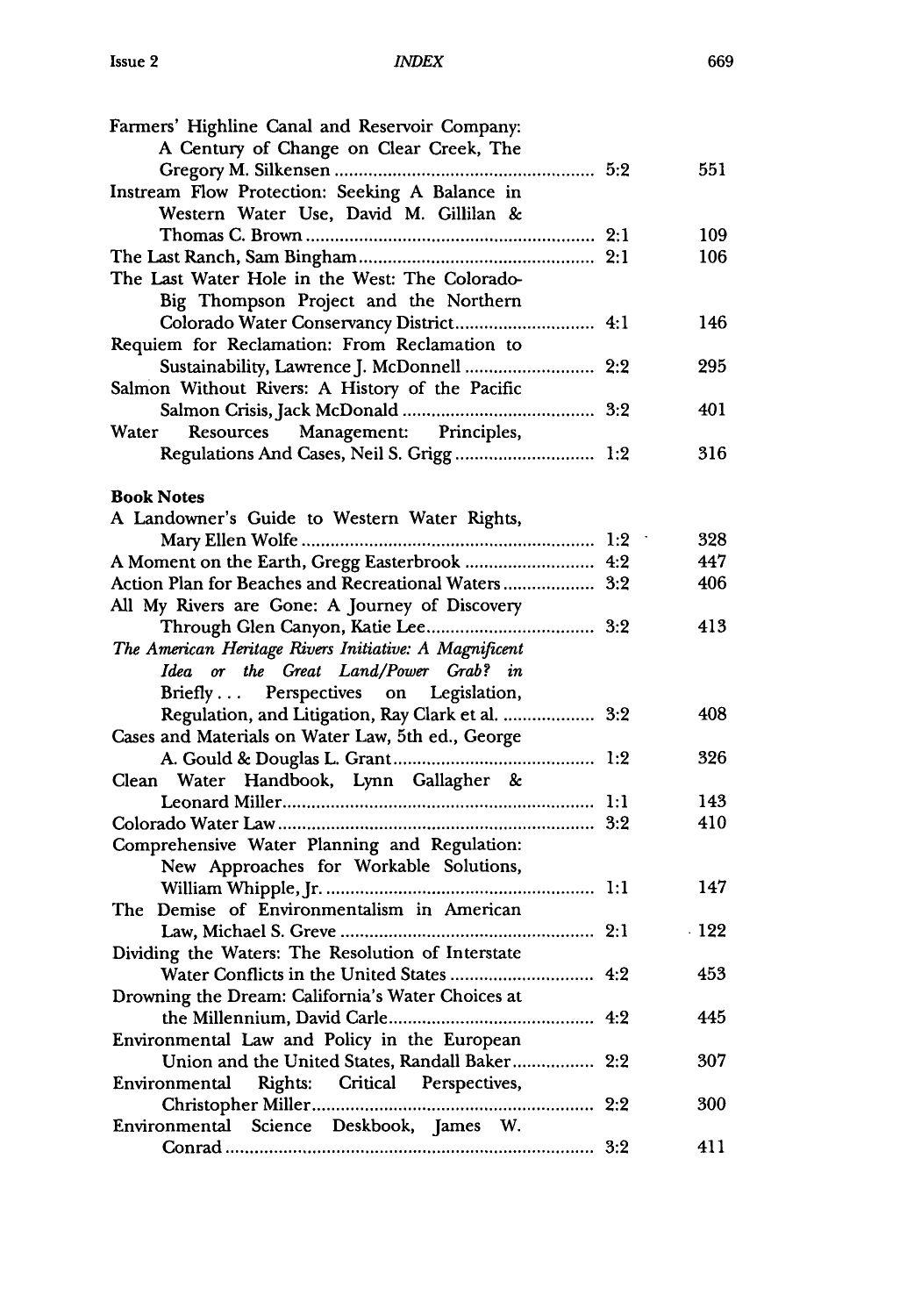| Every Drop For Sale: Our Desperate Battle Over          |     |     |
|---------------------------------------------------------|-----|-----|
| Water In a World About to Run Out, Jeffery              |     |     |
|                                                         |     | 565 |
| Federal Environmental Law: The User's Guide,            |     |     |
|                                                         |     | 122 |
| Federal Judge's Desk Reference to Environmental         |     |     |
|                                                         |     | 149 |
| Fluid Arguments: Five Centuries of Western Water        |     |     |
|                                                         |     |     |
|                                                         |     | 558 |
| Fundamentals of Water Law in Colorado:                  |     |     |
| Protecting Water Rights, Use and Quality,               |     |     |
|                                                         |     | 233 |
| Groundwater and Soil Contamination: Technical           |     |     |
| Preparation and Litigation Management,                  |     |     |
| Thomas J. Bois II & Bernard J. Luther  1:1              |     | 138 |
| Groundwater Management in the West, Jeffrey S.          |     |     |
|                                                         |     | 443 |
| High and Dry: The Texas-New Mexico Struggle for         |     |     |
|                                                         |     | 556 |
|                                                         |     | 303 |
| Instream Flow Protection: Seeking a Balance in          |     |     |
| Western Water Use, David M. Gillilan &                  |     |     |
|                                                         |     | 325 |
|                                                         |     |     |
| Environmental Negotiations:<br>International            |     |     |
| Strategic Policy Issues, (Carraro, Carlo, ed.)  2:1     |     | 117 |
| Land Surveys: A Guide for Lawyers and Other             |     |     |
| Professionals, (Mitchell g. Williams, ed.)  4:2         |     | 454 |
| The Legal Regime for Transboundary Water                |     |     |
| Between Discretion and<br>Pollution:                    |     |     |
|                                                         |     | 416 |
|                                                         |     | 414 |
| Oregon Salmon: Essays on the State of Fish at the       |     |     |
| Turn of the Millennium, (Oregon Trout,                  |     |     |
|                                                         |     | 561 |
| Our National Wetland Heritage, A Protection             |     |     |
|                                                         |     | 305 |
| Reflected in Water: A Crisis of Social Responsibility,  |     |     |
|                                                         |     | 124 |
| Regulating Wetlands Protection: Environmental           |     |     |
| Federalism and the States, Ronald Keith                 |     |     |
|                                                         |     |     |
|                                                         |     | 151 |
| Riparian Ecosystem Recovery in Arid Lands:              |     |     |
|                                                         | 1:1 | 141 |
| Riverkeepers, John Cronin & Robert F. Kennedy, Jr.  1:2 |     | 321 |
|                                                         |     | 568 |
| Rivers of Gold: Designing Markets to Allocate           |     |     |
| Water in California, Brent M. Haddad  4:2               |     | 450 |
| Sampling, Analysis, & Monitoring Methods: A             |     |     |
|                                                         |     | 144 |